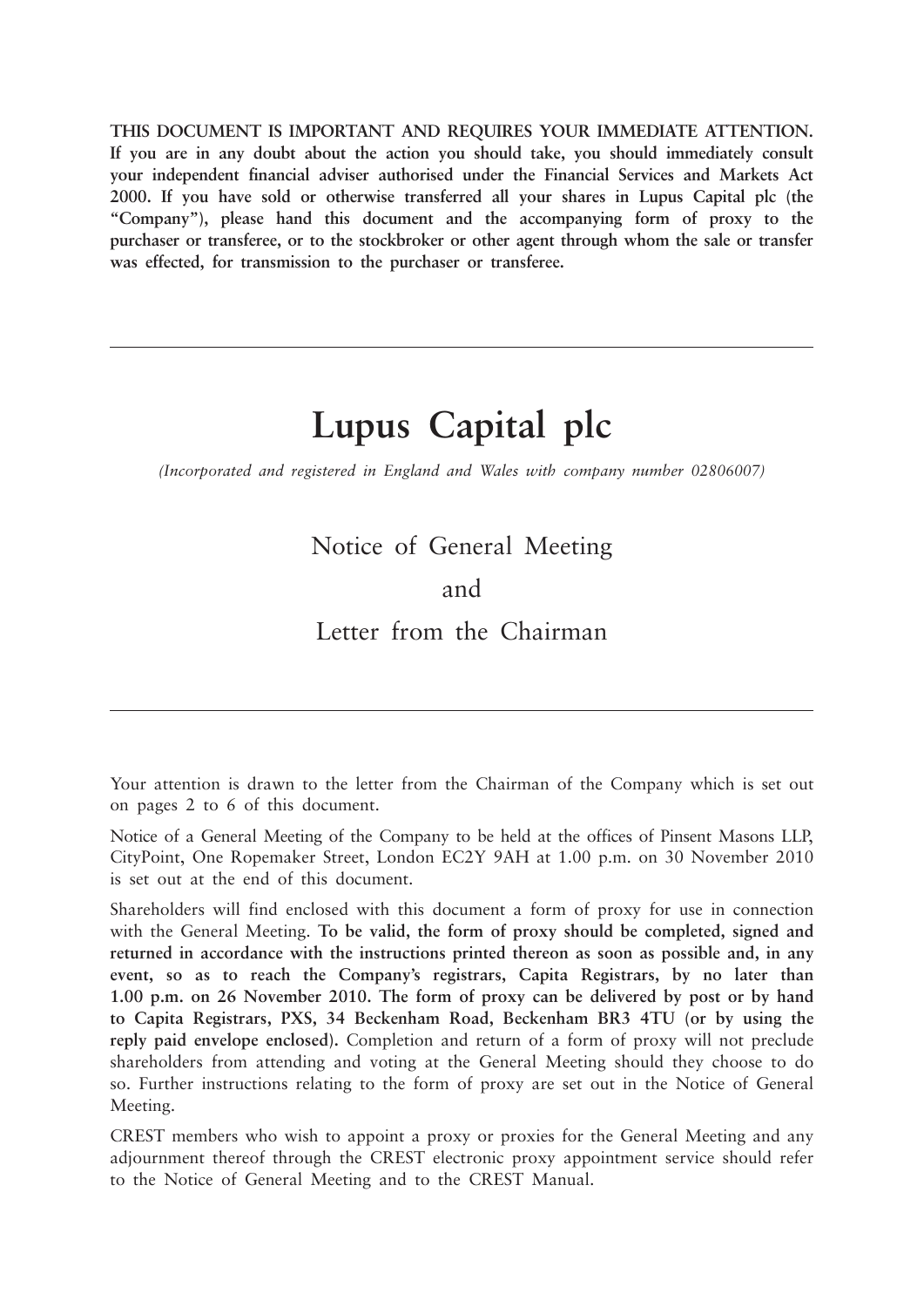#### **PART 1**

### **LETTER FROM THE CHAIRMAN**

# **LUPUS CAPITAL**

## **Lupus Capital plc**

*(Incorporated and registered in England and Wales with company number 02806007)*

Jamie Pike *(Non Executive Chairman)* Crusader House Louis Eperjesi *(Chief Executive Officer)* 145-157 St John Street James Brotherton *(Chief Financial Officer)* London EC1V 4RU Les Tench *(Non Executive Director)* Martin Towers *(Non Executive Director)*

*Directors: Registered office:*

10 November 2010

Dear shareholder,

#### **Notice of General Meeting**

I am pleased to write to you with details of a General Meeting which we are holding at the offices of Pinsent Masons LLP, CityPoint, One Ropemaker Street, London EC2Y 9AH on 30 November 2010 at 1.00 p.m.

The formal notice of the General Meeting is set out on page 11 of this circular. If you would like to vote on the resolutions but cannot attend the General Meeting, please fill in the proxy form sent to you with this notice and return it to our registrars as soon as possible. They must receive it by 1.00 p.m. on 26 November 2010.

An explanation of each of the resolutions being proposed at the General Meeting is set out below.

#### **Background to Resolutions**

Following a number of changes to the Board of Directors of the Company (the "**Board**"), the Remuneration Committee (the "**Committee**") has undertaken a review of senior executive remuneration arrangements, in conjunction with its independent adviser, Kepler Associates, to ensure remuneration arrangements align executive interests with those of shareholders, reinforce the Company's strategy and motivate and retain key individuals. As a result of the review and following consultation with the Company's principal shareholders (major shareholders holding approximately 60 per cent. of the Company's issued share capital) and shareholder representative bodies, the Board proposes the introduction of the Long Term Incentive Plan (the "**LTIP**").

The Committee believes that the proposed LTIP, together with other components of pay (outlined below), would position the fair value of total remuneration for executive directors (the "**Executive Directors**") around the median relative to companies of similar size and sector.

#### **Summary of Executive Directors' service contracts**

Under the terms of a service contract entered into on 20 July 2010, Louis Eperjesi is entitled to remuneration of £300,000 per annum which comprises a base salary of £250,000 per annum and a cash allowance in lieu of pension and benefits of  $£50,000$  per annum. Mr Eperjesi is also eligible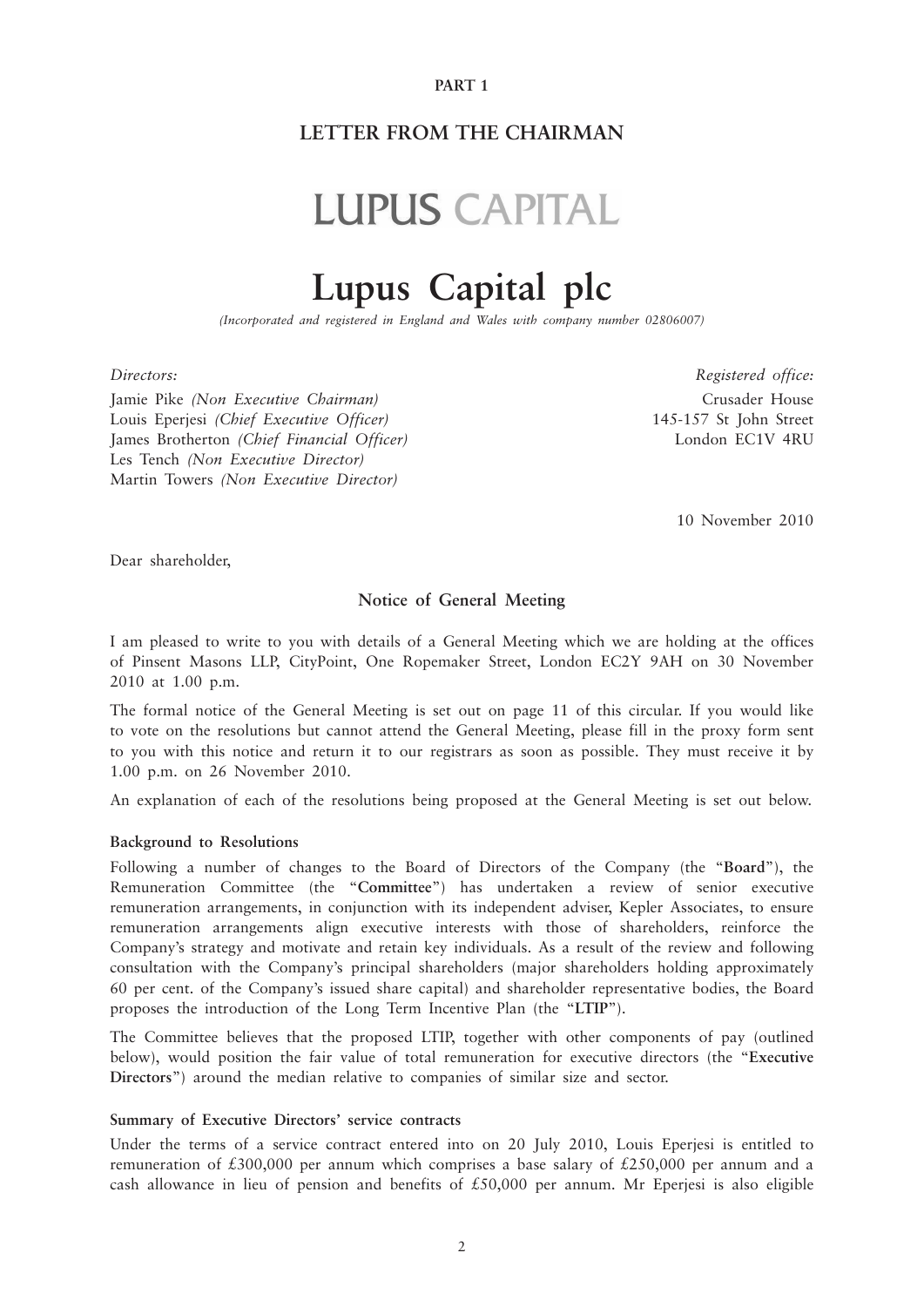to participate in annual bonus arrangements and any long-term incentive scheme and is eligible for life assurance, membership of a private medical expenses arrangement and permanent health insurance cover. Mr Eperjesi's service contract is terminable on 12 months' notice to or from the Company.

Under the terms of a service contract entered into on 20 July 2010, James Brotherton is entitled to remuneration of £200,000 per annum which comprises a base salary of £190,000 per annum and a cash allowance in lieu of pension and benefits of £10,000 per annum. Mr Brotherton is also eligible to participate in annual bonus arrangements and any long-term incentive scheme and is eligible for life assurance, membership of a private medical expenses arrangement and permanent health insurance cover. Mr Brotherton's service contract is terminable on 12 months' notice to or from the Company.

For both directors, contractual termination provisions are limited to salary and benefits over the notice period. Payments are phased monthly and subject to mitigation, in line with best practice.

#### **2010 Annual Bonus Framework**

The Committee has introduced the following annual bonus framework for Executive Directors for 2010:

- Target and maximum annual bonus opportunities of 50 per cent. and 100 per cent. (respectively) of base salary, 70 per cent. based on the underlying group profit before tax and 30 per cent. based on free cashflow; and
- 50 per cent. of bonus amounts will be converted into ordinary shares in the capital of the Company ("**Shares**"), release of which will be deferred for three years.

The Committee intends to adopt a new Deferred Share Bonus Plan to facilitate this new bonus structure. Further information on this plan can be found below.

#### **Long Term Incentive Plan**

In order to align executive interests further with shareholders, the Committee proposes the introduction of the LTIP for executives and key employees of the Company and its subsidiaries (the "**Group**"). The main terms of the LTIP are summarised in Appendix 1 to this letter. Awards made under the LTIP will generally be made in the period following the announcement of the Company's full-year results.

The LTIP provides for the grant of: (i) performance shares (or nil-cost options); and/or (ii) fair-market value options, vesting on the satisfaction of stretching performance criteria over 3 years (subject to individual and overall limits). The Committee currently intends that long-term incentive awards will be in the form of performance shares; however, the Committee wishes to retain the flexibility to consider fair-market value options for future cycles as it is mindful that options remain prevalent in some of the geographies (e.g. the US) in which the Company competes for senior executive management.

Subject to shareholder approval of the LTIP, it is intended that the Committee will make awards under the LTIP during the summer of 2011 (the "**2011 Award**"), following the announcement of the 2010 full-year results. In addition, in recognition of the fact that there have been no long term incentive arrangements in place during 2010, and to enable a smooth transition to annual rolling 3-year LTIP cycles, the Committee is proposing to grant initial transition awards under the LTIP to the Executive Directors and other key employees shortly after the General Meeting (the "**2010 Award**").

#### *Performance criteria*

The vesting of LTIP awards will be subject to stretching performance criteria set by the Committee at the start of each performance period. Proposed 2010 Awards and 2011 Awards will vest, together with dividend equivalents (in cash or Shares), based on 3-year cumulative underlying earnings per Share ("**EPS**") for financial years 2011 to 2013.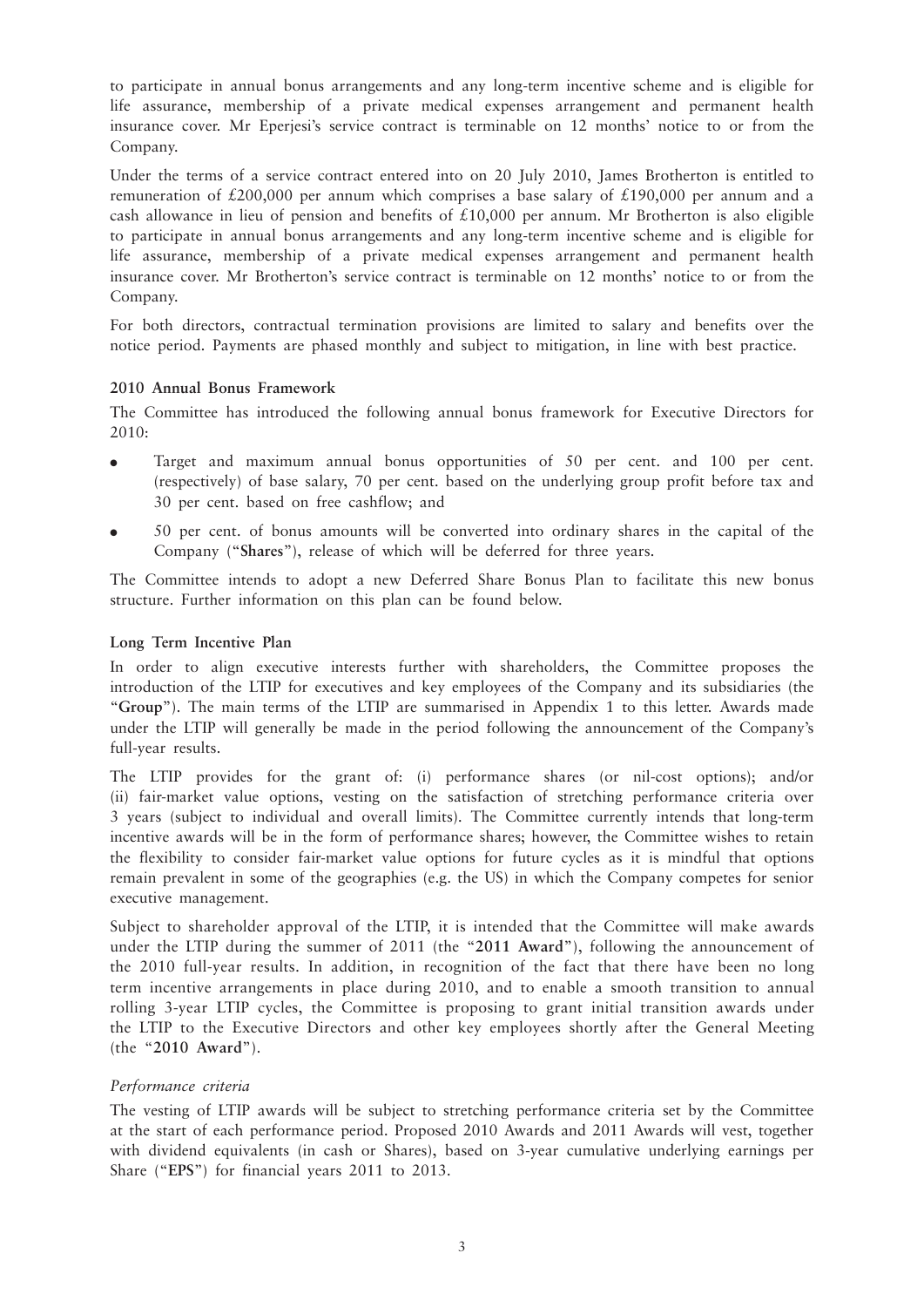The Committee adopts a robust process to setting what it feels are stretching, but achievable, annual and long-term incentive performance targets. Performance targets are calibrated to be equivalent to at least 'upper quartile' performance for awards to vest in full and take account of a number of reference points which reflect internal and external expectations, including: the latest internal forecasts, broker forecasts for sector comparators, EPS performance zones used in comparator long-term incentives, straight-line profit growth consistent with median and upper quartile returns over the next 3 to 5 years and broker forecast data for the Company.

The Committee proposes underlying EPS as the performance measure to determine vesting of 2010 and 2011 LTIP awards as it believes underlying EPS is well-aligned with shareholder interests, provides good line-of-sight and is well-understood. The Committee is committed to reviewing the possibility of introducing additional performance measures such as total shareholder return ("**TSR**") cashflow (as well as the continuing appropriateness of underlying EPS) in advance of each LTIP cycle. The Committee believes TSR lacks robustness at this time, given the relative volatility in the Company's share price in recent months, and that any additional internal measure would add complexity without providing greater alignment with shareholders.

Additionally, for awards to vest on underlying EPS, the Committee must satisfy itself that the recorded underlying EPS is a genuine reflection of the underlying business performance of the Company over the performance period.

The Committee will retain discretion to adjust the targets in the event of any material acquisitions and other corporate events, in order to maintain the same level of difficulty and to ensure the proposals support the ongoing strategy.

#### *Performance criteria: 2010 Awards*

The Committee proposes a 3-year cumulative underlying EPS 2011-13 performance zone of 38p to 47p for vesting of 2010 Awards which takes into account the slightly improved prospects for the Group for 2010 and beyond as indicated by the interim 2010 results. In summary, if over the 3 financial years 2011 to 2013, cumulative underlying EPS is less than or equal to 38p, no 2010 Awards will vest; 25 per cent. of 2010 Awards will vest for cumulative underlying EPS of 38p, rising on a straight-line basis to full vesting for cumulative underlying EPS of 47p or higher.

#### *Performance criteria: 2011 Awards*

The Committee proposes to grant 2011 LTIP awards during the summer of 2011 as it believes phasing vesting by approximately 6 months will help reinforce the retention of key management during the transition to rolling 3-year LTIP cycles. Proposed 2011 Awards will also vest on cumulative 3-year underlying EPS for financial years 2011 to 2013. The Committee will review and revert to its principal shareholders with the EPS targets for proposed 2011 Awards in advance of the proposed grant during the summer of 2011.

#### *Dilution Limit*

Generally, it is the intention that LTIP awards will be satisfied through the transfer of existing Shares unless the Committee, in its discretion, feels that a new issue of Shares would be more appropriate. In the event that LTIP awards are satisfied through new issue Shares, the Company proposes to operate within the Association of British Insurers' ("**ABI**") guideline dilution limit of 10 per cent. in 10 years for all share-based incentive schemes (excluding awards to the former executive chairman granted in 2004 and 2008). Expected dilution does not exceed the 10 per cent. dilution limit, even if the awards made to the former executive chairman are taken into account.

The Committee would like to have the flexibility to operate outside the ABI guideline of 5 per cent. in 10 years dilution limit for discretionary share-based incentive schemes to accommodate proposed LTIP awards for a broader employee population. In managing dilution, the Company will nevertheless be mindful of the 5 per cent. in 10 years guideline and will be prudent in managing the flow rates, keeping shareholders informed of actual and anticipated dilution levels over time.

Subject to shareholder approval, it is anticipated that initial LTIP awards will be granted to approximately 50 executives across the Group. The Company intends to limit the initial annual flow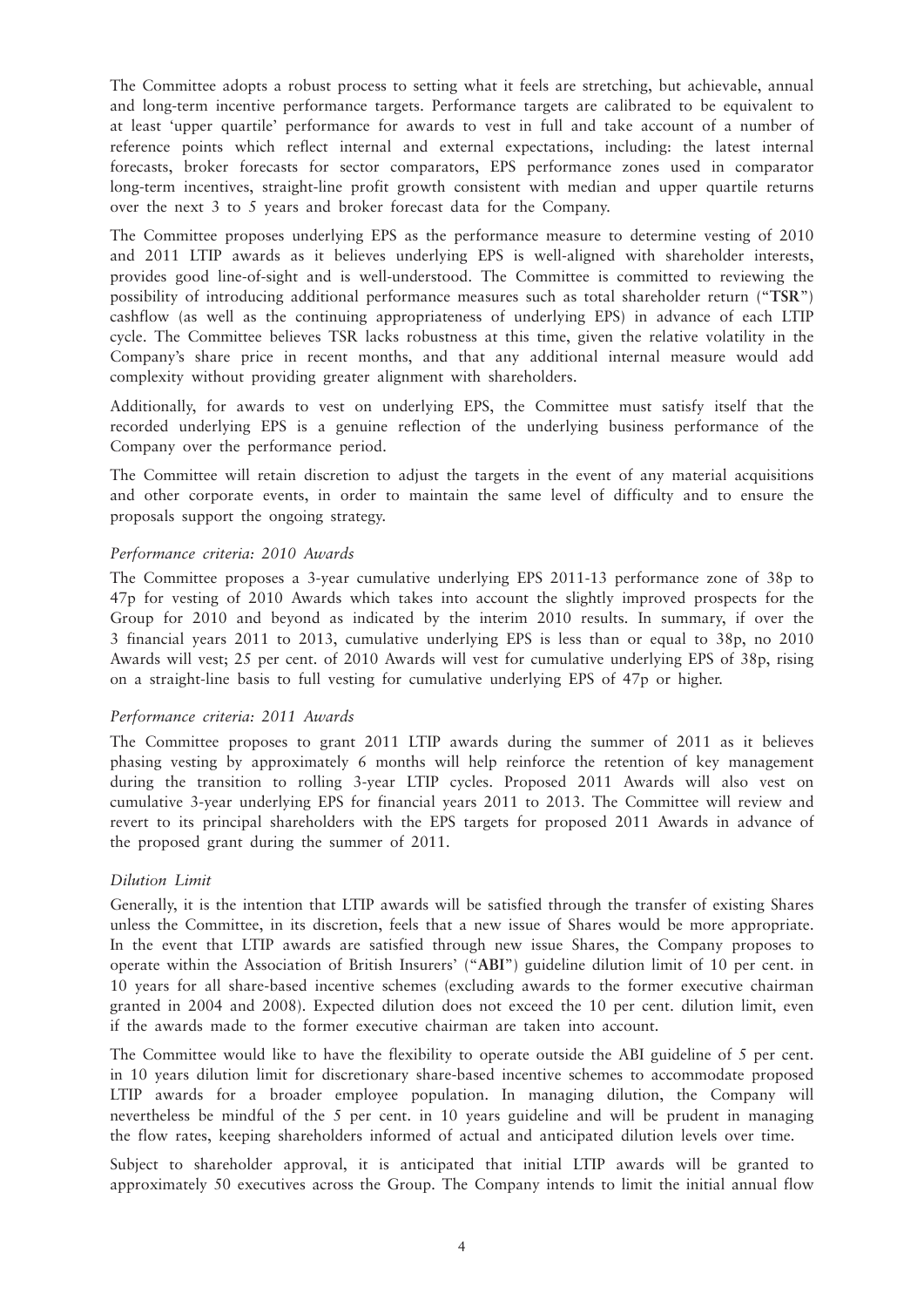rate for performance share awards to approximately 1 per cent. of share capital per annum (higher in the first 12 months to accommodate the proposed 2010 Awards and 2011 Awards). If such awards were over new issue Shares, expected dilution would be approximately 4 per cent. over 10 years. The Committee intends to revisit the possibility of introducing an all-employee plan in the future. The Committee understands that this would count towards the overall 10 per cent. in 10 years dilution limit.

#### *Proposed awards to Executive Directors*

The number of Shares proposed to be awarded to the Executive Directors under the LTIP, for both the 2010 Awards and 2011 Awards are as follows:

|                  | 2010 Awards | 2011 Awards |
|------------------|-------------|-------------|
| Louis Eperjesi   | 200,000     | 200,000     |
| James Brotherton | 150,000     | 150,000     |

The Committee proposes that the 2010 Awards and 2011 Awards are granted over a fixed number of Shares to mitigate the impact of share price volatility and strengthen alignment of executive interests with those of shareholders (as participants will not be rewarded for a falling share price or *vice versa*) over the period to grant. The Committee intends to adopt the more usual methodology of granting LTIP awards by reference to a percentage of base salary from 2012 onwards and accordingly from 2012, LTIP awards of performance shares or nil-cost options will be restricted to a maximum of 100 per cent. of base salary. At the time of approval of these proposals by the Committee on 1 November 2010, the proposed 2010 Awards and 2011 Awards to Executive Directors were equivalent to approximately 85 per cent. of base salary in terms of face value. This compares to approximately 65 per cent. of base salary at the time the proposals were discussed with principal shareholders during the summer of 2010, when the share price was approximately 80p.

From 2012, the Committee intends to adopt a share price averaging period of 30 days prior to the date of grant in determining the individual limit for LTIP grants.

Resolution number 1 in the Notice of General Meeting seeks your approval to the establishment of the LTIP.

#### **Adoption of Deferred Share Bonus Plan**

As set out above, as part of the process of aligning executive and shareholder interests, the Committee has approved a Deferred Share Bonus Plan (the "**Deferred Plan**"). Under the Deferred Plan, 50 per cent. of Executive Director bonuses that would otherwise have been payable will be delivered in the form of either conditional share awards or nil-cost options, to strengthen alignment with shareholders' interests. These awards will normally vest (together with dividend equivalents in cash or Shares) at the end of a 3-year period, subject to the Executive Director not being dismissed for reasons that constitute gross misconduct. Other key employees may be required to defer a proportion of their bonuses pursuant to the Deferred Plan.

#### **Employees' Trust**

The Committee is in the process of establishing The Lupus Employees' Benefit Trust (the "**Trust**") which will have an independent professional trustee based in Jersey. The intention is that, where appropriate, the Shares to be delivered under the LTIP and the Deferred Plan will be sourced by market purchase through the Trust.

#### **Shareholding Guidelines**

The Committee has also adopted shareholding guidelines for Executive Directors. Executive Directors will be expected to retain at least half of the Shares vesting (net of taxes) under the Deferred Plan or the LTIP until such time as a total personal shareholding equivalent to 100 per cent. of base salary has been achieved.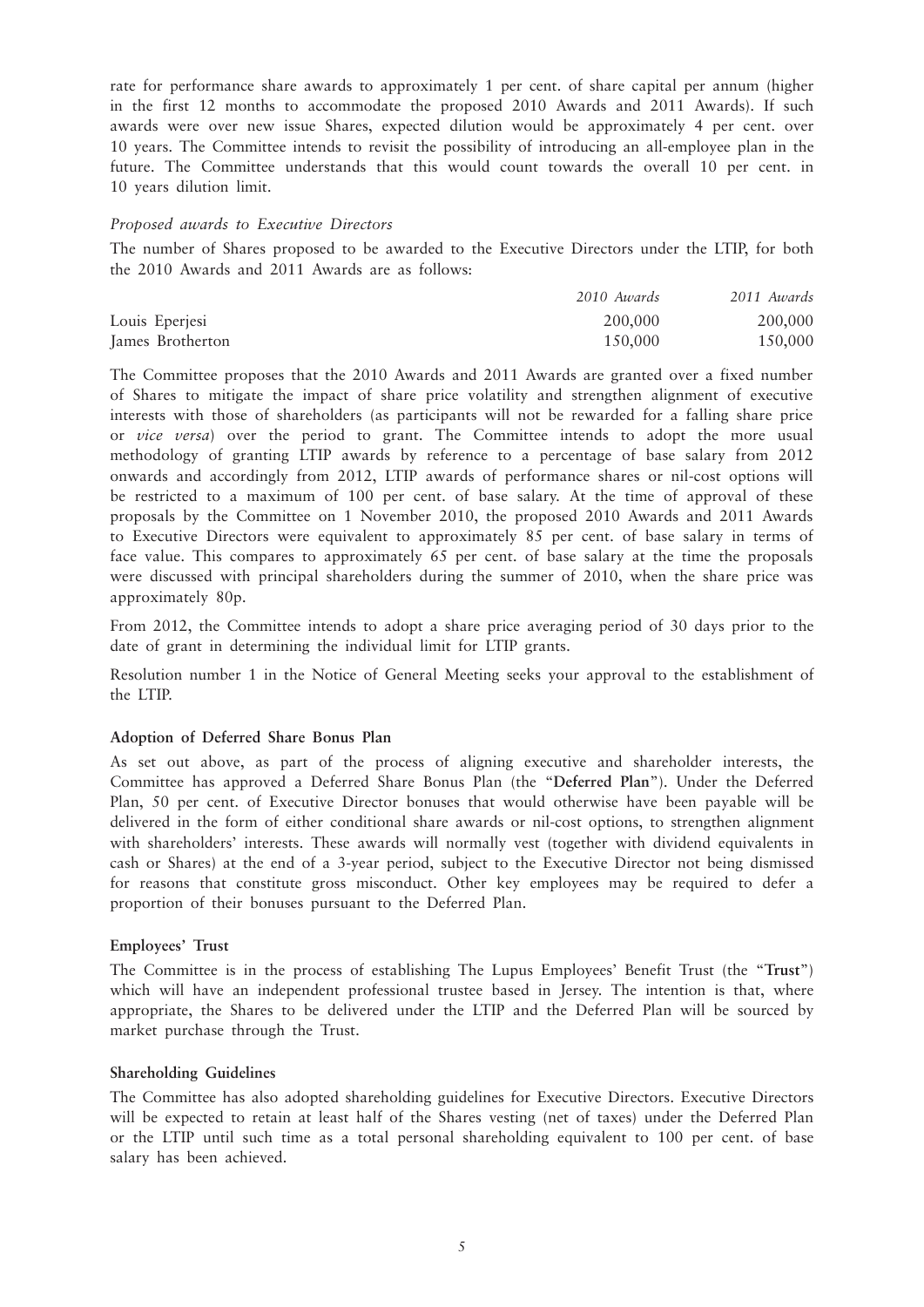As at the date of publication of this Circular, the Executive Directors had the following interests in the ordinary share capital of the Company:

|                  |                                        | Percentage of |  |
|------------------|----------------------------------------|---------------|--|
|                  | Number                                 | Base Salary*  |  |
| Louis Eperjesi   | 145,000                                | 59.16%        |  |
| James Brotherton | 149,191                                | 80.09%        |  |
|                  | $\sim$ $\sim$ $\sim$ $\sim$<br>------- |               |  |

Based on the closing share price of Lupus Capital plc of 102p on 8 November 2010, the latest practicable date prior to the publication of this document.

#### **Overseas Participants**

The Group operates in a number of jurisdictions outside the UK and it is intended that LTIP awards should be able to be made, where appropriate, to key overseas employees.

Resolution number 2 in the Notice of General Meeting seeks your authority to amend the LTIP, or establish further share plans based on the LTIP, but modified to take account of the local tax and legal position, provided that awards under any such plans are treated as counting against the limits on individual and overall participation in the LTIP.

#### **Documents Available for Inspection**

Copies of the draft rules of the LTIP, the rules of the Deferred Plan and the Executive Directors' service contracts will be available for inspection at the registered office of the Company and also at the offices of Pinsent Masons LLP, CityPoint, One Ropemaker Street, London EC2Y 9AH at any time during normal business hours on weekdays (Saturdays, Sundays and public holidays excepted) from the date of this Notice until the close of the General Meeting and will also be available for inspection at the place of the General Meeting for at least 15 minutes prior to the General Meeting and throughout the General Meeting.

#### **Action to be taken**

Shareholders will find enclosed a form of proxy for use in connection with the General Meeting. Whether or not shareholders intend to be present at the General Meeting, they are requested to complete the form of proxy in accordance with the instructions printed thereon and return it so as to be received by Capita Registrars, PXS, 34 Beckenham Road, Kent BR3 4TU, as soon as possible, but in any event, in order to be valid, by no later than **1.00 p.m. on 26 November 2010.** Completion and return of a form of proxy will not preclude a shareholder from attending and voting in person at the General Meeting, should the shareholder so wish.

#### **Recommendation**

**The Directors consider that the proposals described in the Circular are in the best interests of the Company and its shareholders as a whole and recommend that you vote in favour of the proposed resolutions at the General Meeting, as the Non Executive Directors intend to do in respect of their own beneficial holdings. As proposed participants in the LTIP, the Executive Directors intend to abstain from voting in relation to their own shareholdings.**

Yours sincerely

Sanne Vitre

**Jamie Pike** *Non Executive Chairman*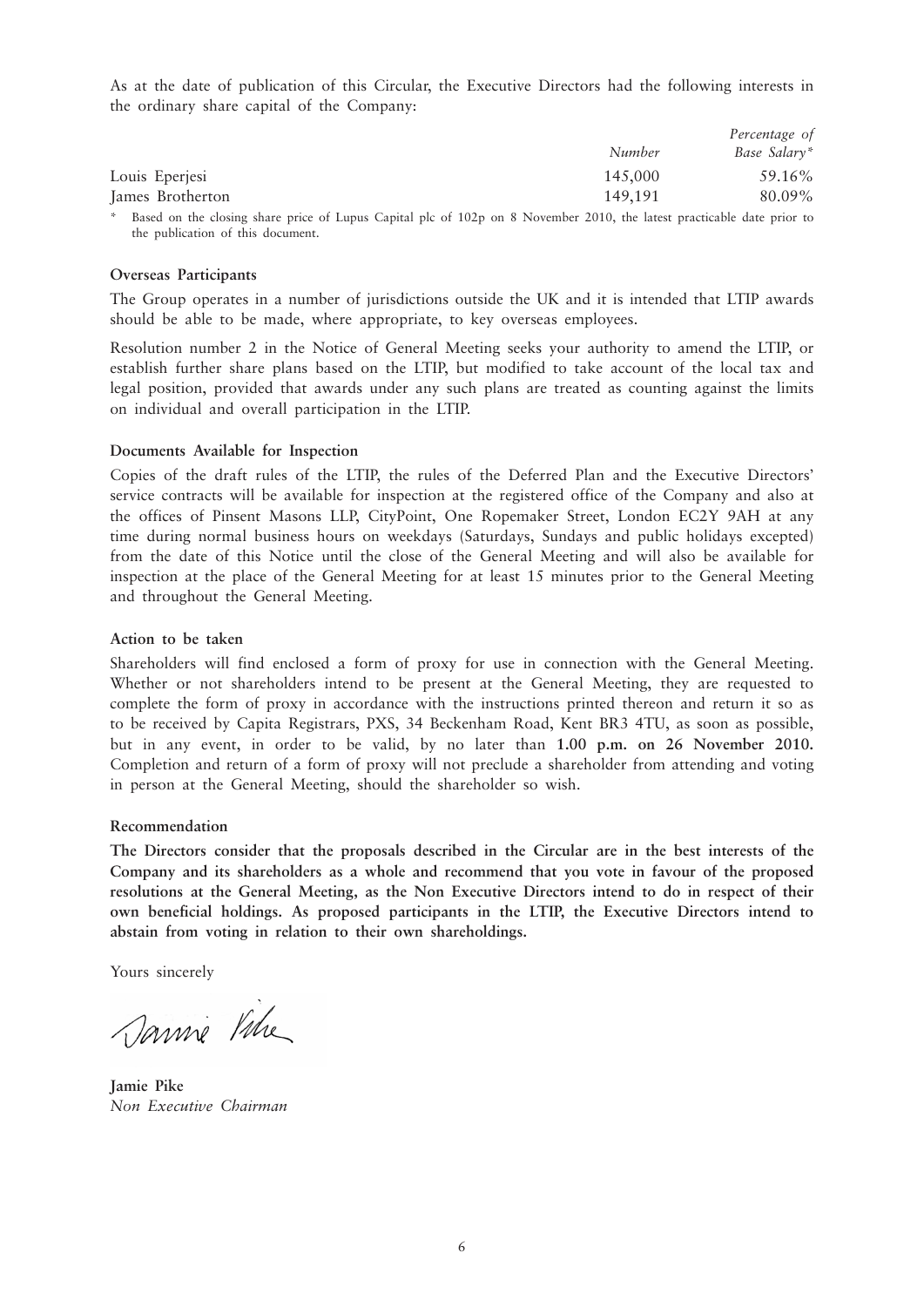#### **APPENDIX 1**

### **SUMMARY OF THE MAIN PROVISIONS OF THE LUPUS CAPITAL LONG TERM INCENTIVE PLAN (THE "LTIP")**

#### **1. The LTIP**

The LTIP will enable selected employees to be granted awards in respect of ordinary shares in the capital of the Company ("**Shares**"). Awards may be granted in the form of:

- nil-cost options to acquire Shares;
- conditional rights to receive Shares; and
- market value options to acquire Shares.

Awards will not normally vest until after the end of the period of three years beginning with the award date (the "**Award Period**") and then only if and insofar as targets relating to the performance of the Company over a specified period (the "**Performance Period**") have been met. The operation of the LTIP will be overseen by the Remuneration Committee of the Directors (the "**Committee**") which consists entirely of Non Executive Directors. Benefits under the LTIP will not be pensionable.

#### **2. Eligibility**

A participant must be an employee of the Company or of any of its subsidiaries (the "**Group**"). Actual participation in the LTIP will be at the discretion of the Committee.

In deciding whether or not an individual is eligible to participate in the LTIP in any year and, if so, to what extent, the Committee may take into account the extent to which the individual has complied with any shareholding guidelines applicable to him.

#### **3. Individual Limits**

Awards made to an individual under the LTIP shall be limited in any given financial year to:

- (a) conditional awards (or nil-cost options) up to a maximum of 100 per cent. of the employee's annual salary; or
- (b) market value options up to a maximum of 200 per cent. of the employee's annual salary; or
- (c) a combination of conditional awards (or nil-cost options) and market value options provided that the total Fair Value (as defined in the LTIP) of those awards does not exceed a cap equivalent to the fair value of a conditional award (or nil-cost option) over Shares worth 100 per cent. of the employee's annual salary (the "**Overall Limit**").

The Committee may use its discretion in exceptional circumstances to allow individuals to be granted awards in excess of the limit at paragraph (c) above provided their aggregate fair value does not exceed 150 per cent. of the Overall Limit at paragraph (c) above.

The individual limits referred to above shall not apply to the 2010 Awards or the 2011 Awards described in the Chairman's Letter. Notwithstanding this, at the time of approval of these proposals by the Committee on 1 November 2010, the proposed 2010 Awards and 2011 Awards were within the individual limits.

#### **4. Grant of Share Awards**

2010 Awards may be made in the 42 day period beginning with shareholder approval of the LTIP. 2011 Awards are intended to be granted during the summer of 2011 to help reinforce the retention of key management during the transition to annual 3-year rolling LTIP cycles.

Following this, awards may only be granted during the period of six weeks beginning with the dealing day following the announcement of the Company's results for any period, or within 28 days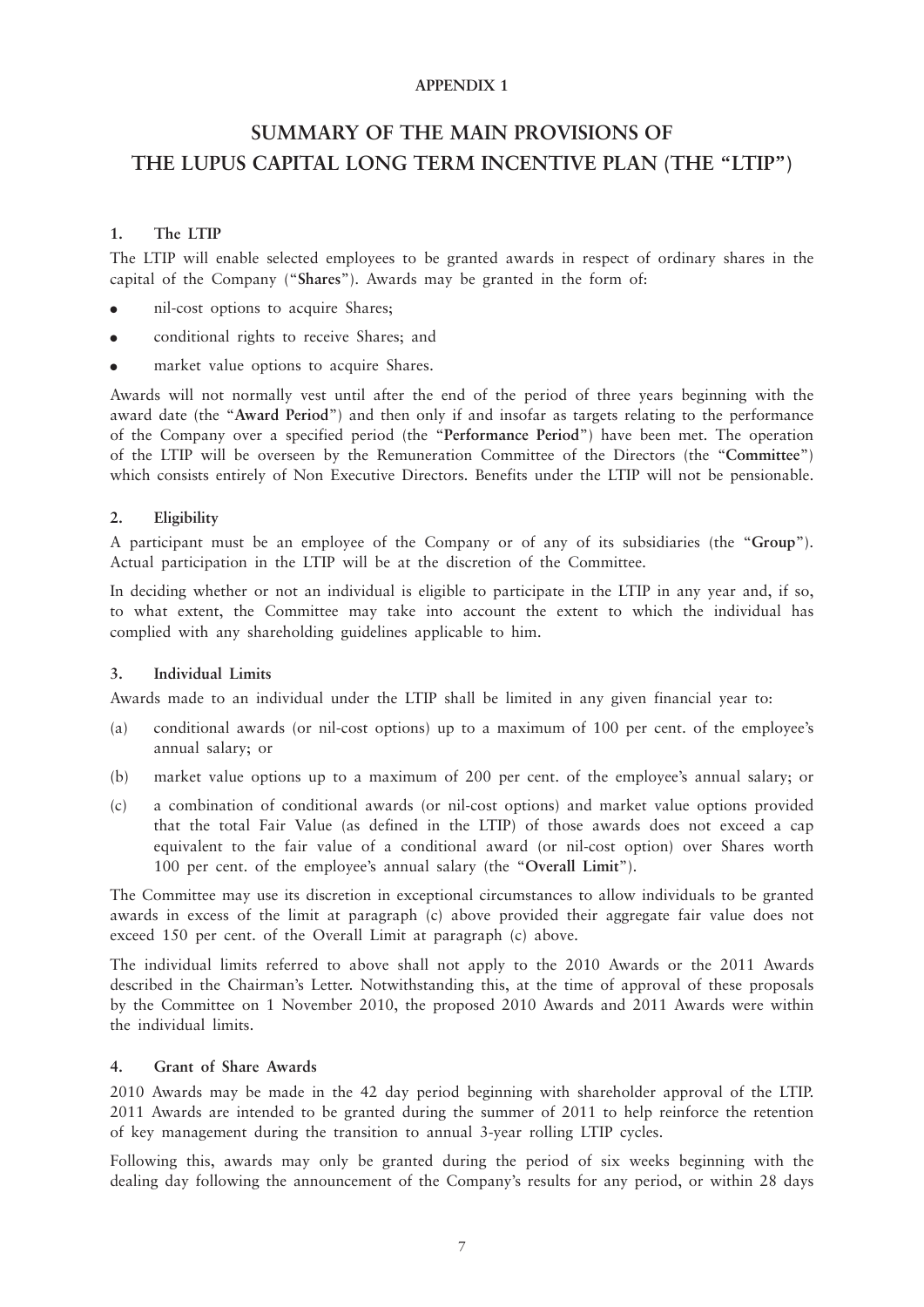of a person first joining the Group or, exceptionally, and subject to the provisions of the AIM Rules for Companies and the Company's dealing code and other relevant restrictions on dealings in Shares, on any other day on which the Committee determines that exceptional circumstances exist.

No awards may be made more than ten years after the date on which shareholders approve the LTIP. No payment will be required for the grant of an award.

Awards are not transferable and may only be exercised by the persons to whom they were granted or their personal representatives.

#### **5. Dilution Limit**

Generally, it is the intention that awards will be satisfied through the transfer of existing Shares unless the Committee, in its discretion, feels that a new issue of Shares would be more appropriate.

In the event that awards are satisfied through new issue Shares, the following limit will apply. The number of Shares issued or in respect of which rights to subscribe may be granted pursuant to the LTIP and the Company's other executive and employee share schemes in any rolling period of 10 years, will not exceed 10 per cent. of the ordinary share capital of the Company in issue from time to time.

The 4,753,926 new issue Shares (as adjusted for the 1 for 10 share consolidation that took place on 11 December 2007) granted to the Lupus Employee Share Ownership Trust on 26 March 2004 in order to satisfy (the now fully vested) awards to the former executive chairman shall not be taken into account in calculating the dilution limit referred to above, nor shall any Shares which may be issued if, and to the extent that, the option (over 2,000,000 Shares) awarded to the former executive chairman in 2008 is subsequently exercised.

#### **6. Vesting or Release of Awards**

The vesting or release of awards will normally be subject to the attainment of targets, relating to the performance of the Company over a Performance Period of at least three financial years, set by the Committee at the time the awards are made. Once set, performance targets may be varied by the Committee, but only if the Committee reasonably considers it to be necessary to ensure that the effectiveness of the award as an incentive is not undermined.

If a participant leaves the Group any unvested portion of his award will normally be forfeited. If the reason for leaving is death, injury, disability, ill-health, redundancy, retirement (by agreement with the Committee), the sale of the employing business or company, or for any other reason which the Committee so determines at its discretion, unvested awards would vest according to performance over the full Performance Period (or over the Performance Period elapsed at the date of leaving if deemed appropriate by the Committee). In addition, LTIP awards would be pro-rated for time based on the proportion of the Performance Period elapsed at the date the participant ceased employment, with Committee discretion to treat otherwise. If the participant leaves for any other reason, awards will typically lapse.

#### **7. Performance Targets: General**

The vesting of LTIP awards will be subject to stretching performance criteria set by the Committee at the start of each LTIP cycle and measured over a 3-year Performance Period.

The Committee proposes underlying earnings per share ("**EPS**") for vesting of the 2010 Awards and the 2011 Awards as it believes underlying EPS is well-aligned with shareholder interests, provides good line-of-sight and is well-understood. The Committee is committed to reviewing the possibility of introducing additional performance measures such as total shareholder return ("**TSR**") or cashflow (as well as the continuing appropriateness of underlying EPS) in advance of each LTIP cycle.

The Committee retains discretion to adjust the cumulative EPS targets in the event of any material acquisitions and other corporate events, in order to maintain the same level of difficulty and to ensure the proposals support the ongoing strategy.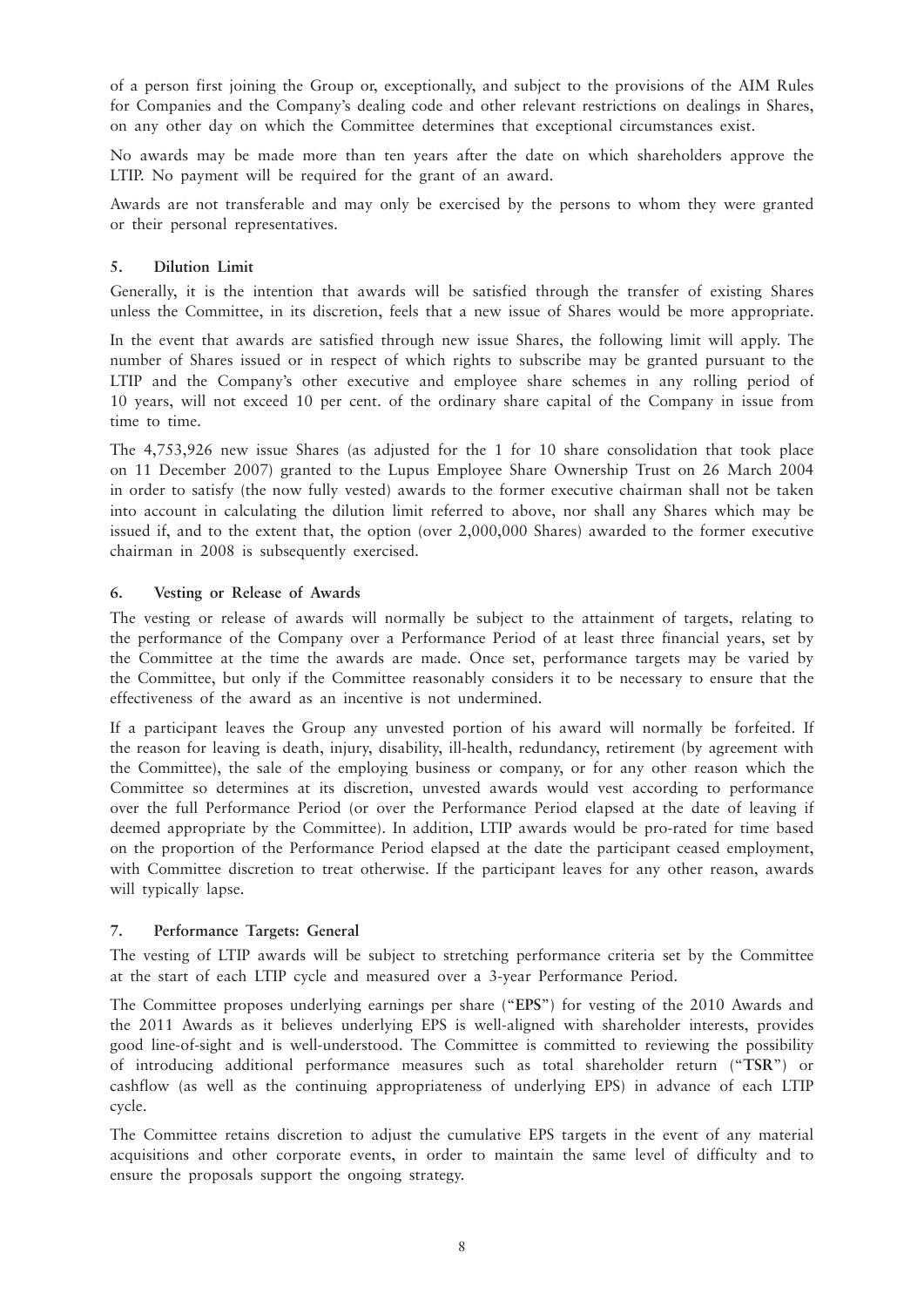#### **8. Performance Targets for 2010 Awards**

Proposed 2010 Awards will vest on 3-year cumulative underlying EPS for financial years 2011 to 2013. The Committee proposes a 3-year cumulative underlying EPS 2011 to 2013 performance of 38p to 47p for vesting of 2010 Awards which takes into account the slightly improved prospects for the Group for 2010 and beyond as indicated by the 2010 interim results. In summary, if over the 3 financial years ending 2011 to 2013, cumulative underlying EPS is less than or equal to 38p, no 2010 Awards will vest; 25 per cent. of 2010 Awards will vest for cumulative underlying EPS of 38p, rising on a straight-line basis to full vesting for cumulative underlying EPS of 47p or higher.

#### **9. Performance Targets for 2011 Awards**

The Committee proposes to grant 2011 LTIP awards during the summer of 2011 as it believes phasing vesting by approximately 6 months will help reinforce the retention of key management during the transition to rolling 3-year LTIP cycles. Proposed 2011 Awards will also vest based on cumulative 3-year underlying EPS for financial years 2011 to 2013. The Committee has committed to review the EPS targets for the proposed 2011 Awards and revert to its principal shareholders (major shareholders holding in aggregate in excess of 50 per cent. of the Company's issued share capital) in advance of the proposed grant during the summer of 2011.

#### **10. Takeover, Reconstruction and other Corporate Events**

In the event of a takeover of the Company, awards shall vest at that time in proportion of such of the award shares as the Committee shall determine, having regard to the proportion of the Performance Period that has elapsed and the extent to which the Committee deems the performance target to be satisfied, with Committee discretion to determine otherwise.

In the event of a reorganisation, reconstruction upon a change of control, amalgamation, demerger or voluntary winding-up of the Company, awards may, if the Committee so determines, vest early in such proportion of the award shares as the Committee may determine. In making its determination, the Committee will take into account the proportion of the Performance Period that has elapsed and the extent to which it deems the performance target to be satisfied, with Committee discretion to determine otherwise.

#### **11. Dividends on Award Shares**

A conditional share award or nil-cost option may be granted on terms that may enable the participant to receive an amount equal to the dividends which would have been paid to the participant during the Award Period on such of the award shares as actually vest had the participant been the legal owner of such Shares during that time. This amount may be delivered in Shares or in cash.

A participant to whom a market value option award is made is not entitled to receive a dividend-equivalent amount.

#### **12. Adjustment of Share Awards**

If there is a rights or capitalisation issue, sub-division, consolidation, reduction or other variation of the Company's ordinary share capital, or demerger or payment of a special dividend which would otherwise materially affect the value of an award, the Committee may adjust the number of Shares subject to awards and the exercise price of market value options.

#### **13. Rights Attaching to Shares**

Shares allotted or transferred under the LTIP will rank alongside Shares of the same class then in issue. The Company will apply to the London Stock Exchange for any newly issued Shares to be admitted to trading.

#### **14. Amendment**

The Committee may amend the LTIP. However, the provisions governing eligibility requirements, equity dilution, individual participation limits, the basis for determining the rights of participants to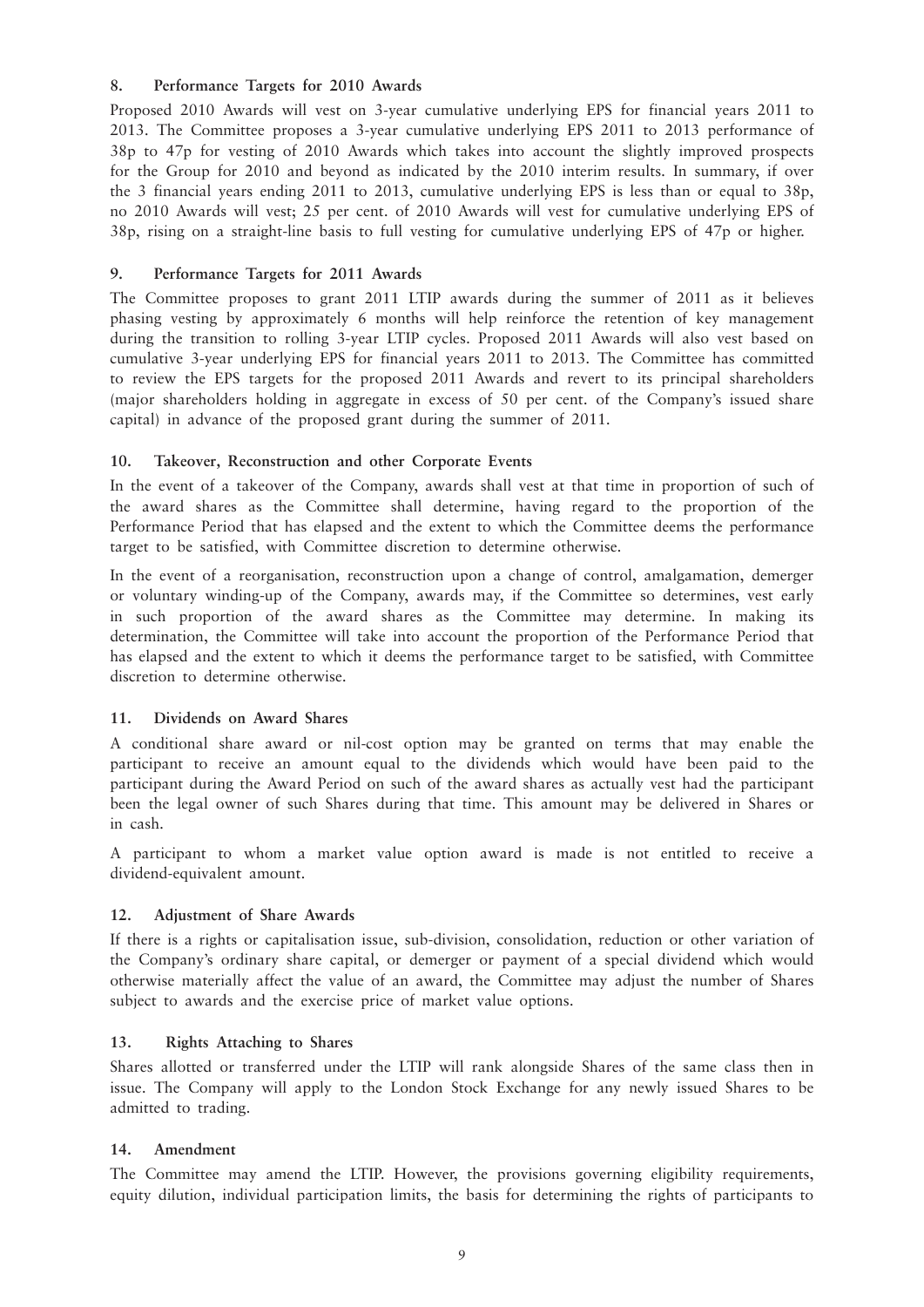acquire Shares and the adjustments that may be made following a rights issue or any other variation of capital cannot be altered to the advantage of existing or new participants without the prior approval of the Company's shareholders in general meeting. There is an exception for minor amendments to benefit the administration of the LTIP, to take account of a change in legislation or developments in the law affecting the LTIP or to obtain or maintain favourable tax, exchange control or regulatory treatment for participants in the LTIP or for any member of the Group. In addition, no alteration may be made that would materially affect any subsisting rights of any participants without their prior consent.

**This summary does not form part of the rules of the LTIP and should not be taken as affecting the interpretation of their detailed terms and conditions. The Board reserves the right up to the time of the General Meeting to make such amendments and additions to the rules of the LTIP as may be necessary to take account of comments of any relevant authority and otherwise provided that such amendments do not conflict in any material respect with this summary.**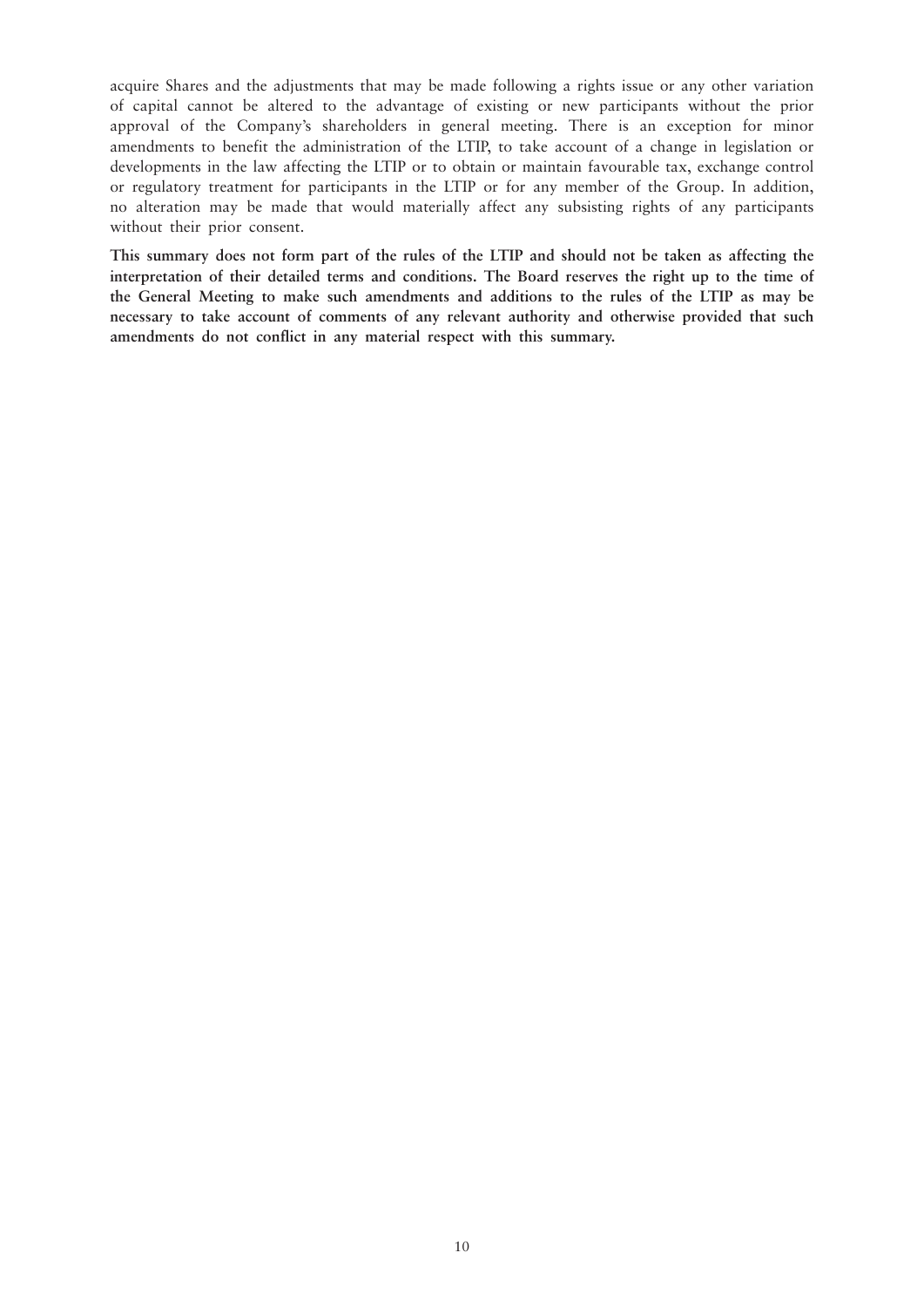### **NOTICE OF GENERAL MEETING**

# **Lupus Capital plc**

*(Incorporated and registered in England and Wales with company number 02806007)*

NOTICE is hereby given that a General Meeting of Lupus Capital plc (the "**Company**") will be held at 1.00 p.m. on 30 November 2010 at the offices of Pinsent Masons LLP, CityPoint, One Ropemaker Street, London EC2Y 9AH for the purposes of considering and, if thought fit, passing the following resolutions as ordinary resolutions:

#### **Ordinary Resolutions**

- 1. THAT the Directors be and are hereby authorised to establish The Lupus Capital Long Term Incentive Plan (the "**LTIP**"), a copy of the draft rules of which has been produced to the meeting and initialled by the Company's Non Executive Chairman (for the purpose of identification only) and a summary of the main provisions of which is set out in Appendix 1 to the letter to shareholders dated 10 November 2010, and to take such steps as they may consider necessary or desirable to give effect to the LTIP; and
- 2. THAT the Directors be and are hereby authorised to establish schedules to or further share plans based on the LTIP but modified to take account of local tax, exchange control or securities laws in overseas territories provided that any shares made available under any such schedules or further plans are treated as counting against the limits on individual and overall participation in the LTIP.

By Order of the Board Registered Office:

............................................................. London **Cavendish Administration Limited** EC1V 4RU *Company Secretary*

Crusader House 145-157 St John Street

10 November 2010

#### **Notes:**

- 1. A member of the Company entitled to attend and vote at the General Meeting is entitled to appoint one or more proxies to exercise all or any of his rights to attend, speak and vote on his behalf at the General Meeting. A proxy need not be a member of the Company. A form of proxy which may be used to make such appointment and give proxy voting instructions is enclosed with this Notice. If you do not have a form of proxy and believe you should have one, please contact Capita Registrars on 0871 664 0300 (from within the UK, calls to this number cost 10 pence per minute plus your service provider's network extras) or from outside the UK on +44 (0)20 8639 3399 between 8.30 a.m. and 5.30 p.m. (UK time), Monday to Friday.
- 2. A member of the Company may appoint more than one proxy in relation to the General Meeting provided that each proxy is appointed to exercise the rights attached to a different share or different shares held by that member. To do so, a separate form of proxy must be completed for each proxy appointed by a member of the Company, indicating the number of shares in respect of which each proxy is authorised to act. Additional forms of proxy can be obtained from Capita Registrars on 0871 664 0300 (from within the UK, calls to this number cost 10 pence per minute plus your service provider's network extras) or from outside the UK on +44 (0)20 8639 3399 between 8.30 a.m. and 5.30 p.m. (UK time), Monday to Friday.
- 3. To be valid, a form(s) of proxy and any power of attorney or other authority under which it/they is/are signed (or a duly certified copy of such authority) must be lodged by hand or by post with Capita Registrars, PXS, 34 Beckenham Road, Beckenham BR3 4TU (or by using the reply paid envelope enclosed) to arrive no later than 1.00 p.m. on 26 November 2010.
- 4. In the case of a member of the Company which is a company, forms of proxy must be executed either: (i) under its common seal; or (ii) signed on its behalf by a duly authorised officer, representative or attorney of that company, whose capacity should be stated.